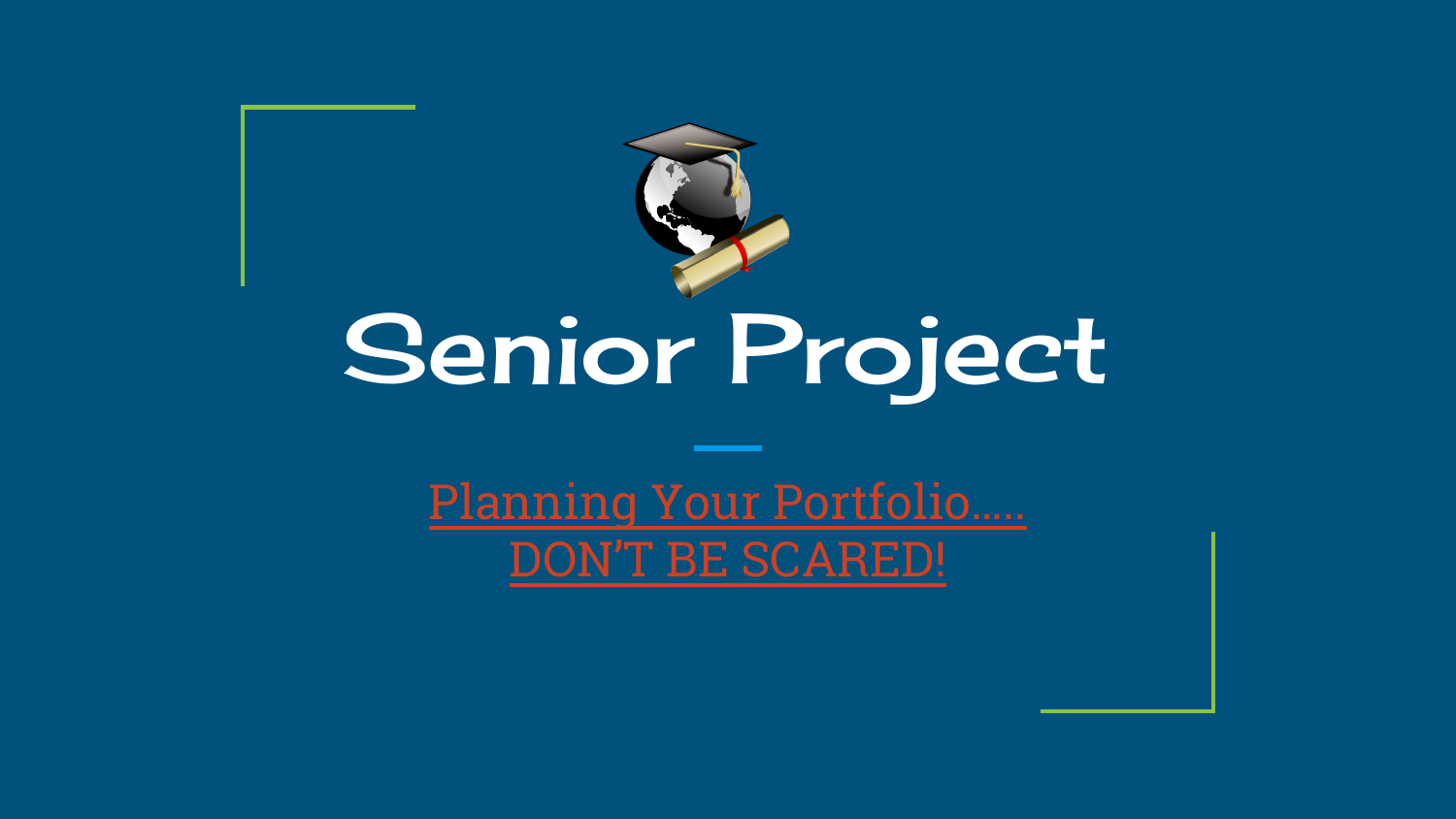Table of **Contents**  This is the first page in your portfolio. It allows the reader to know where to find each required item.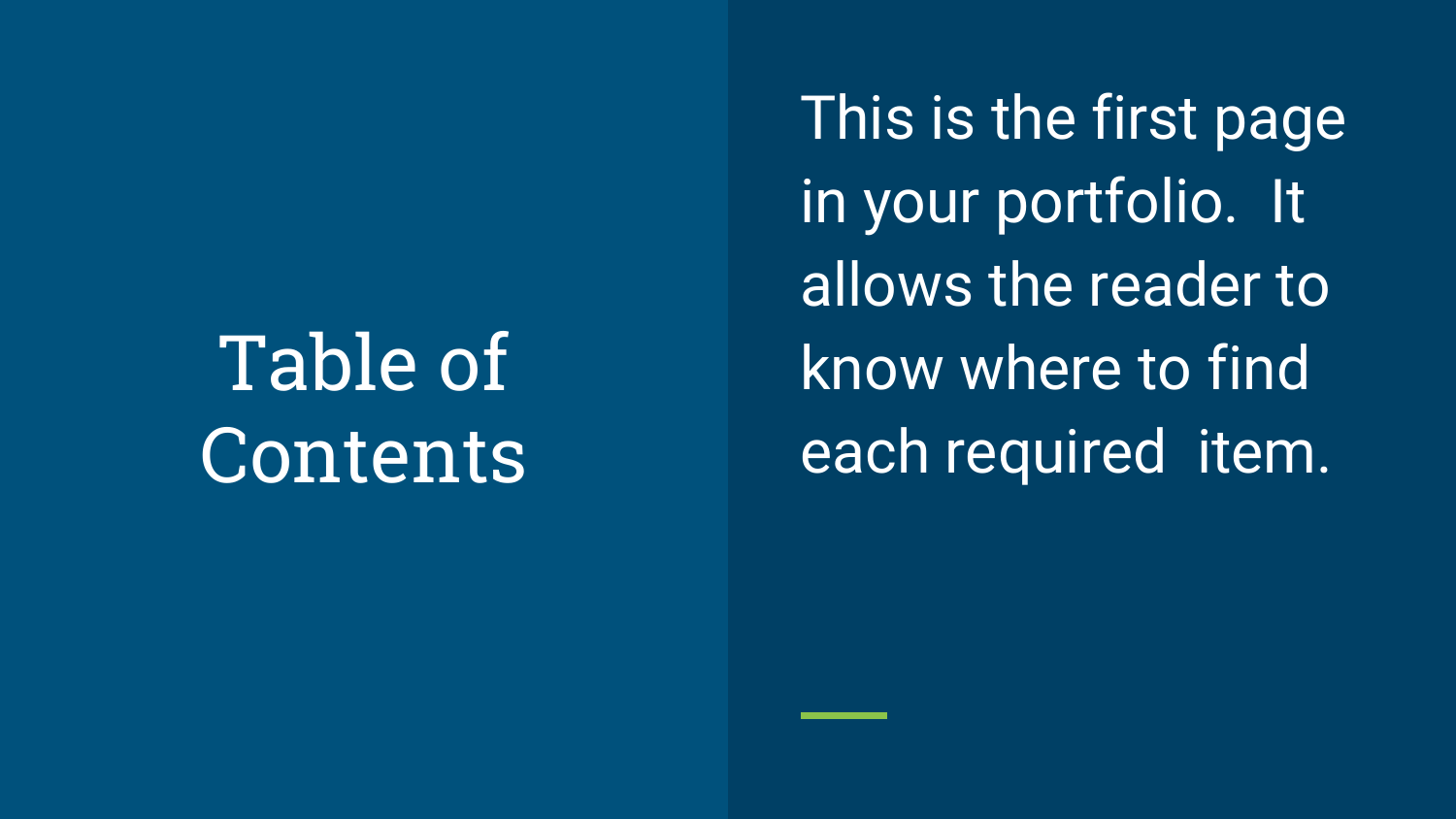## SECTIONS OF YOUR PORTFOLIO

There are 4 main sections that make-up your portfolio. We will discuss the contents as we go along.

- 1. Introduction
- 2. Project
- 3. Research Paper
- 4. Presentation

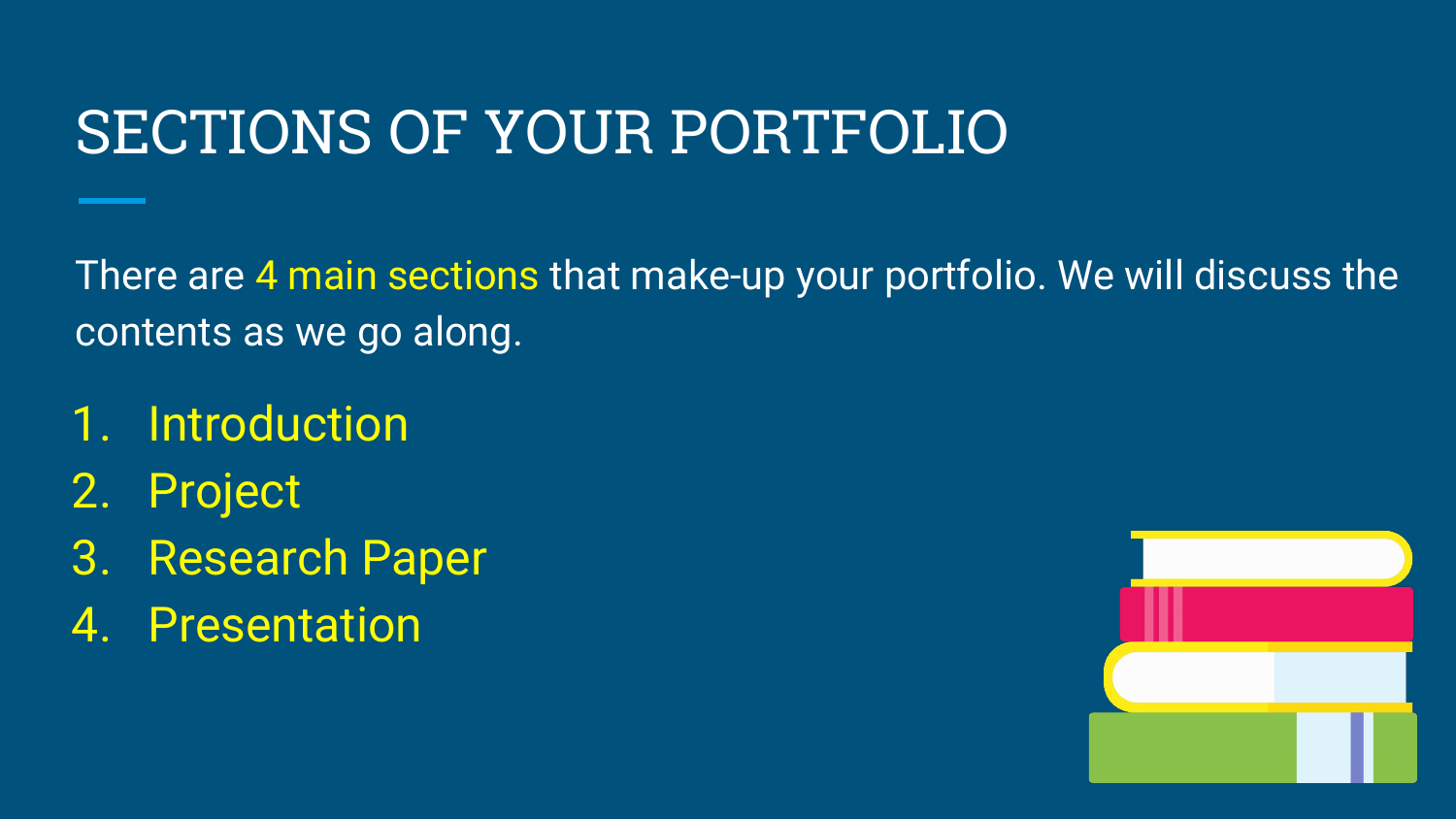## Contents of the Introduction

- ABSTRACT
- PORTFOLIO CHECKLIST\*
- PARENT LETTER\*
- PROJECT APPROVAL FORM\*



\*Items found in your Senior Project Handbook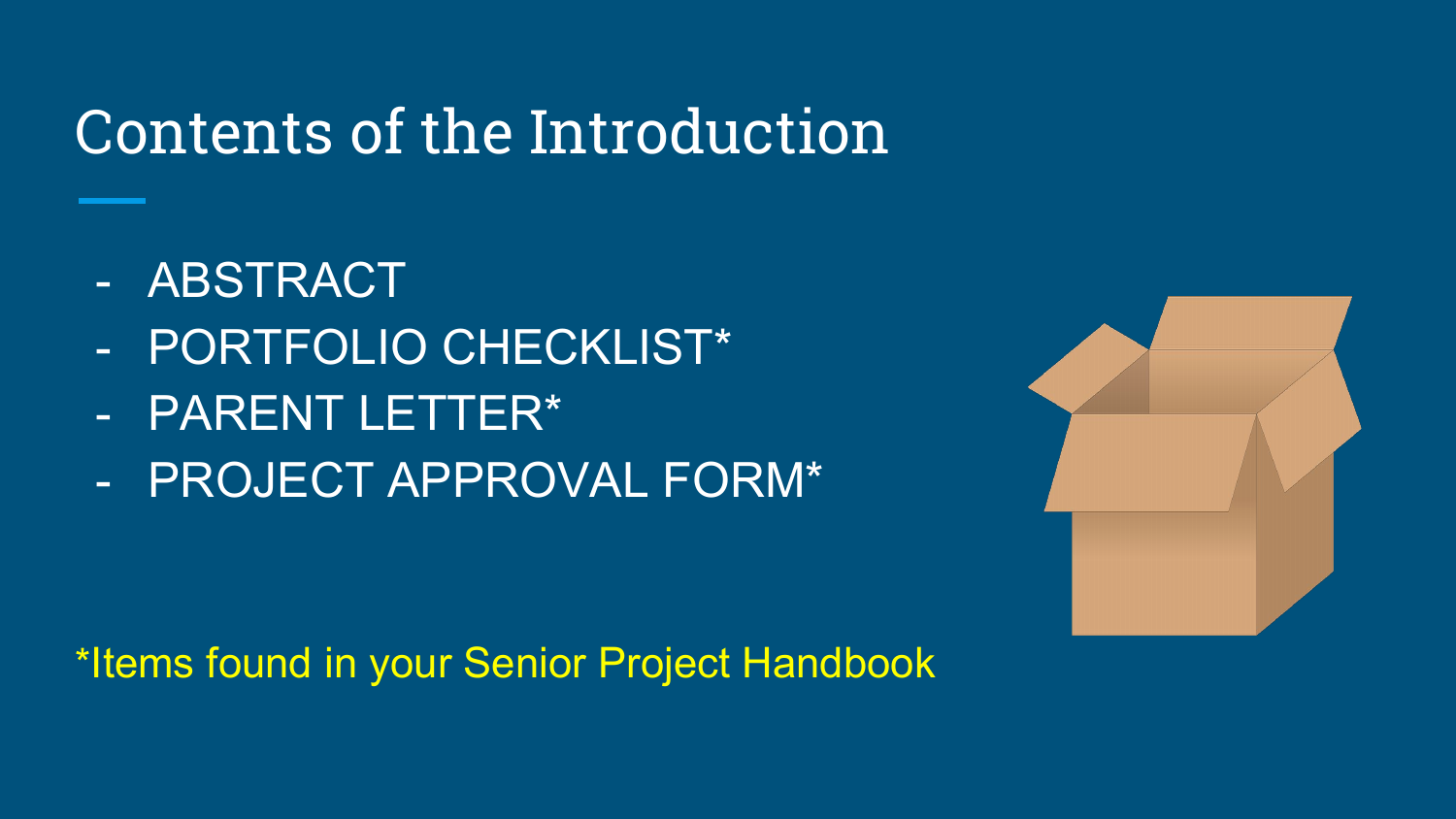# The Abstract

#### [What goes in it?](https://www.youtube.com/watch?v=Qw9oX-kZ_9k&feature=youtu.be)

This is a brief summary of what career you chose to job shadow and how it connected to your research topic.

#### Example:

The career field I chose to study was hydroponics. This may seem odd to some people, but as we move toward being more enviornmentally minded, the need for hydroponic farming is needed. My research paper reflects this by discussing the benefits this new way of growing protects the environment, while also producing quality food products.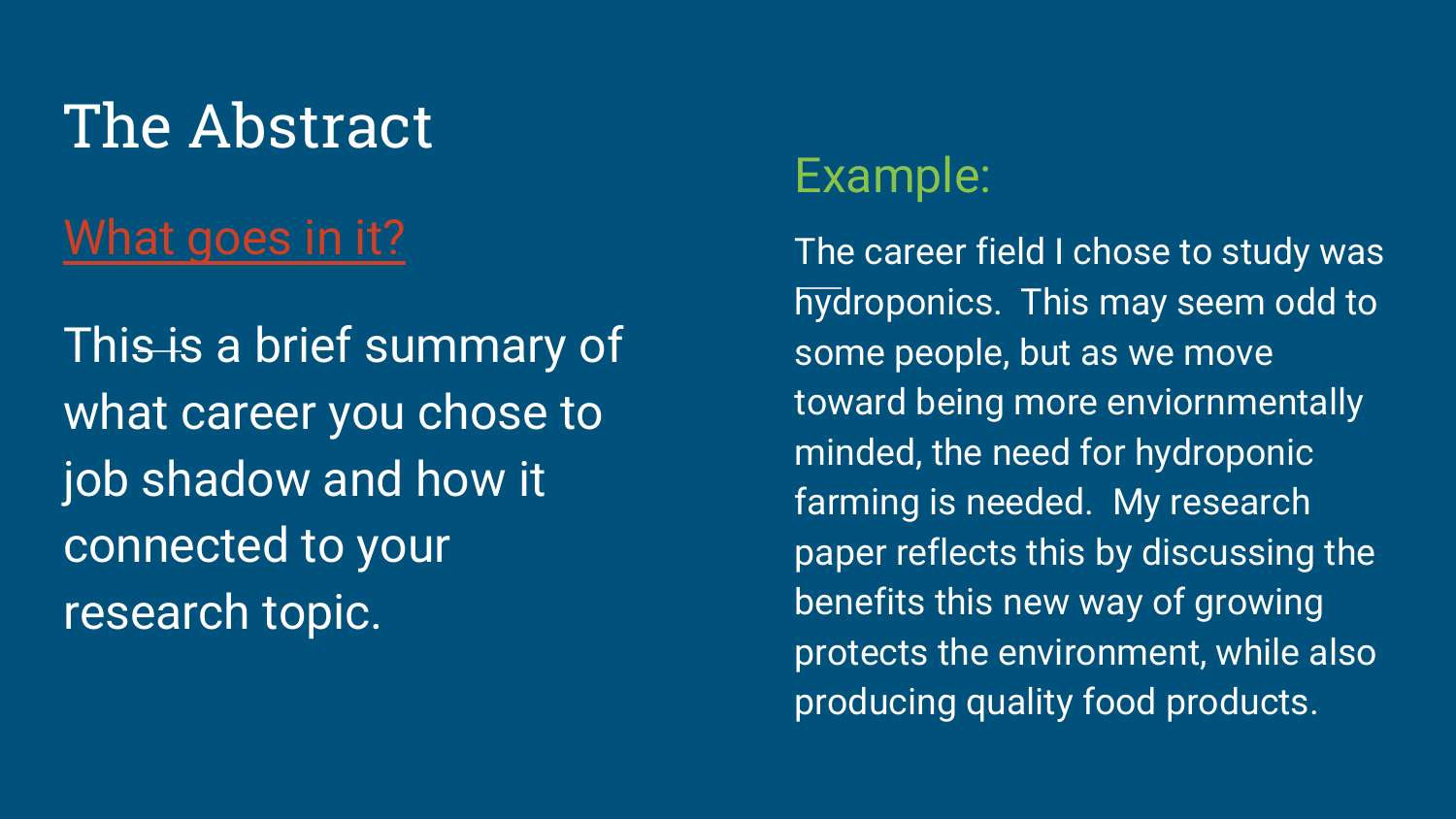## The Project [\(What's in it?\)](https://youtu.be/ZiYvxT_y-c4)

-Mentoring Guide\* -Fieldwork Activity Logs\* -Summary of Mentor Interview -Mentor Evaluation Form\* -Reflective Essay -Mentor Letter of Recommendation -College Visit Form\* College Summary of Visit **\*Items-found in your Senior Project Handbook**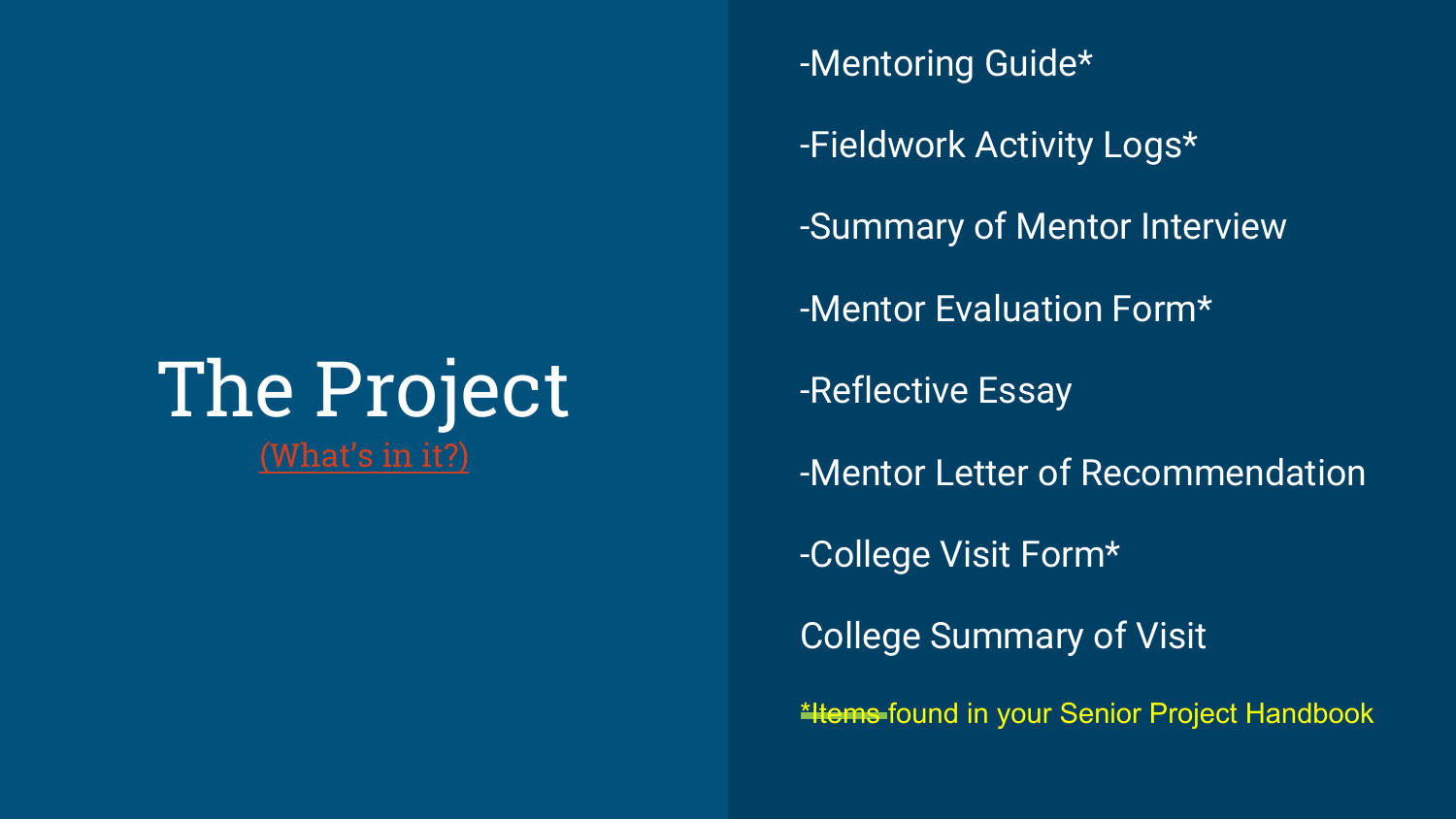# The Paper [\(it is what it says it is\)](https://youtu.be/Q0WLYeoUgcg)

# -RESEARCH PAPER -RESEARCH PAPER RUBRIC\*



\*Items found in your Senior Project Handbook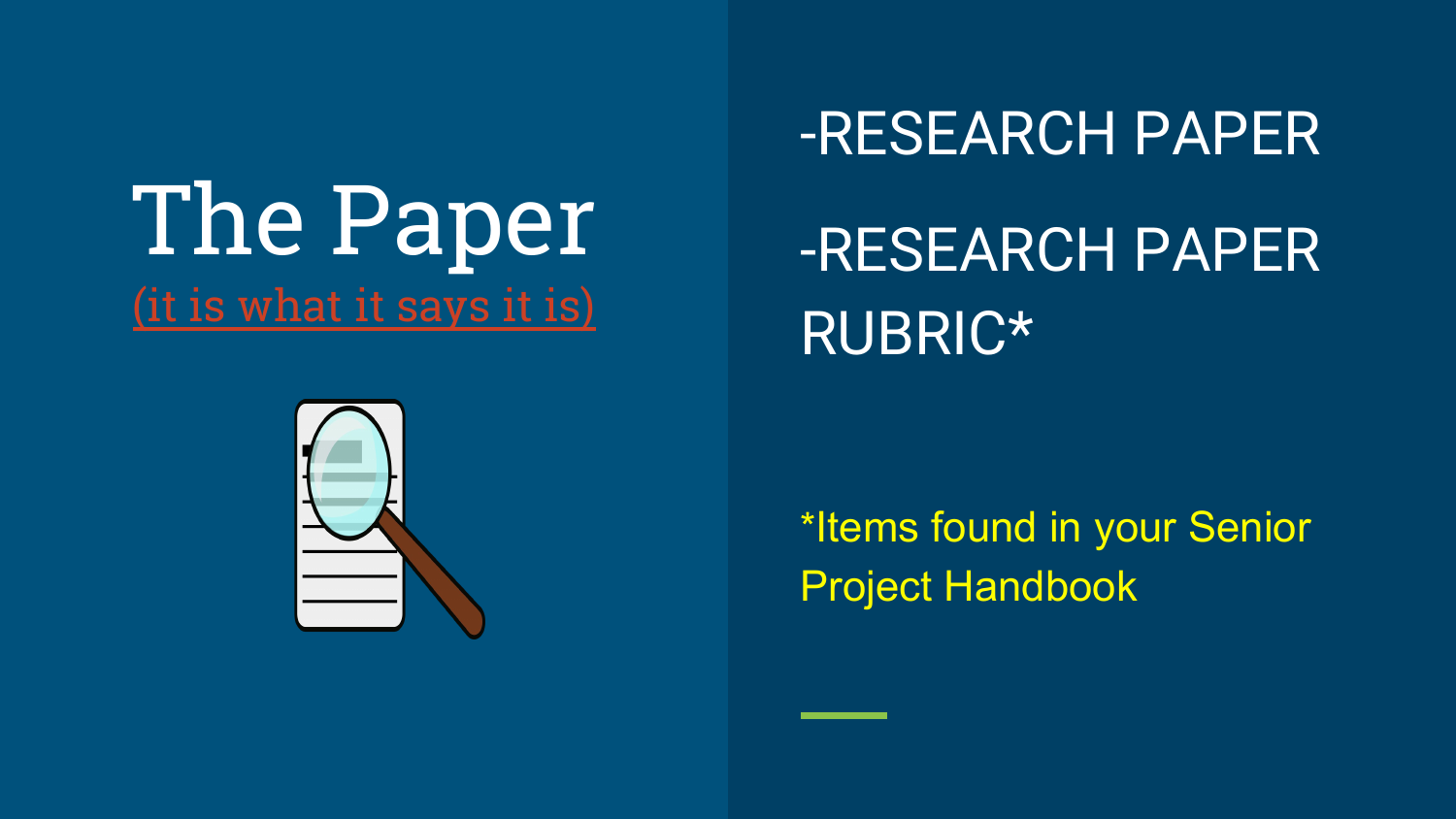#### -PRACTICE VERIFICATION FORM\*

# PRESENTATION (Don't freak out!)

-PORTFOLIO ASSESSMENT FORM\*

-PRESENTATION FORM\*

\*Items found in your Senior Project Handbook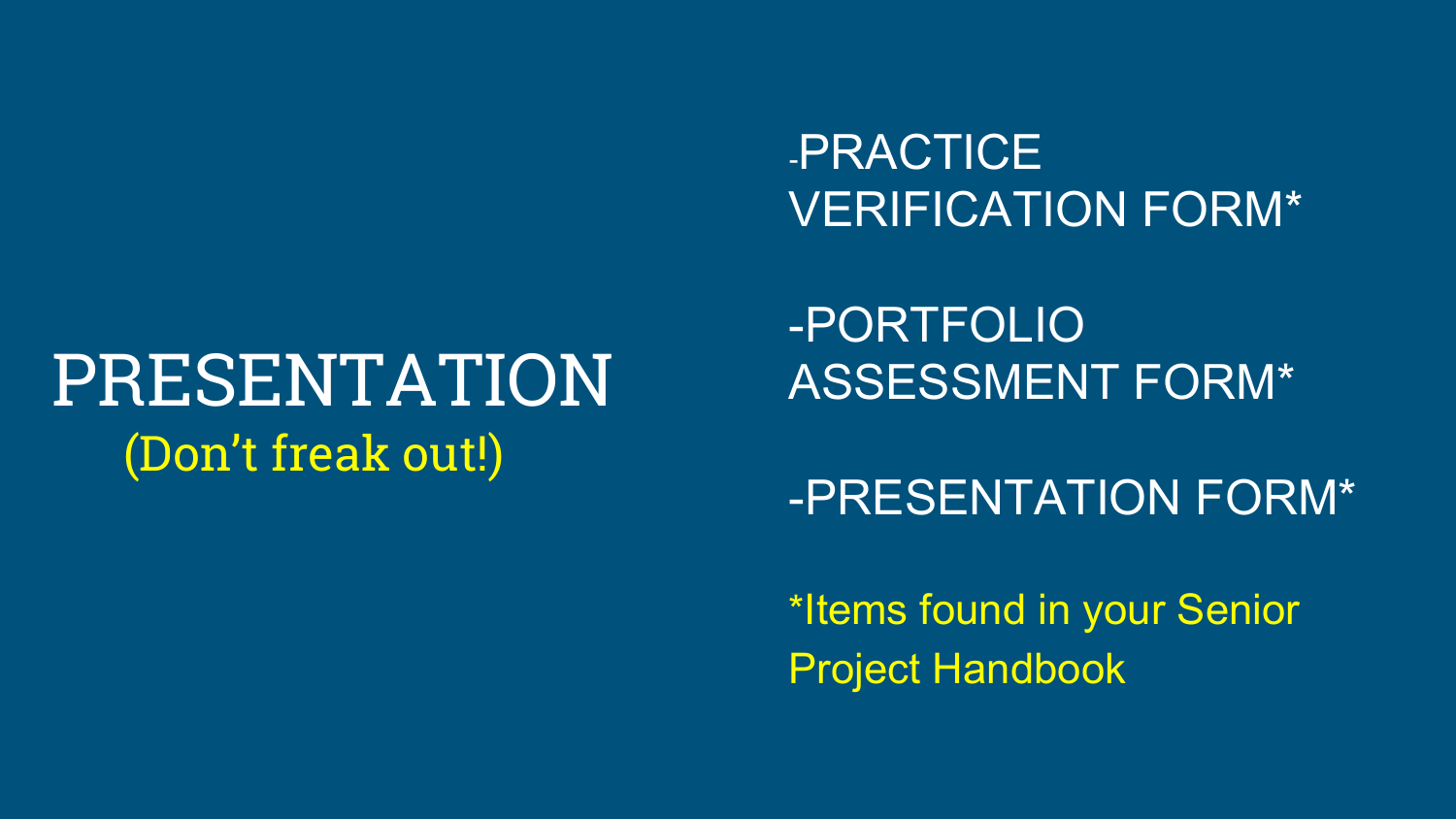### THE PRESENTATION

-Using visuals (video,G-slides, etc) give a brief presentation of your research findings.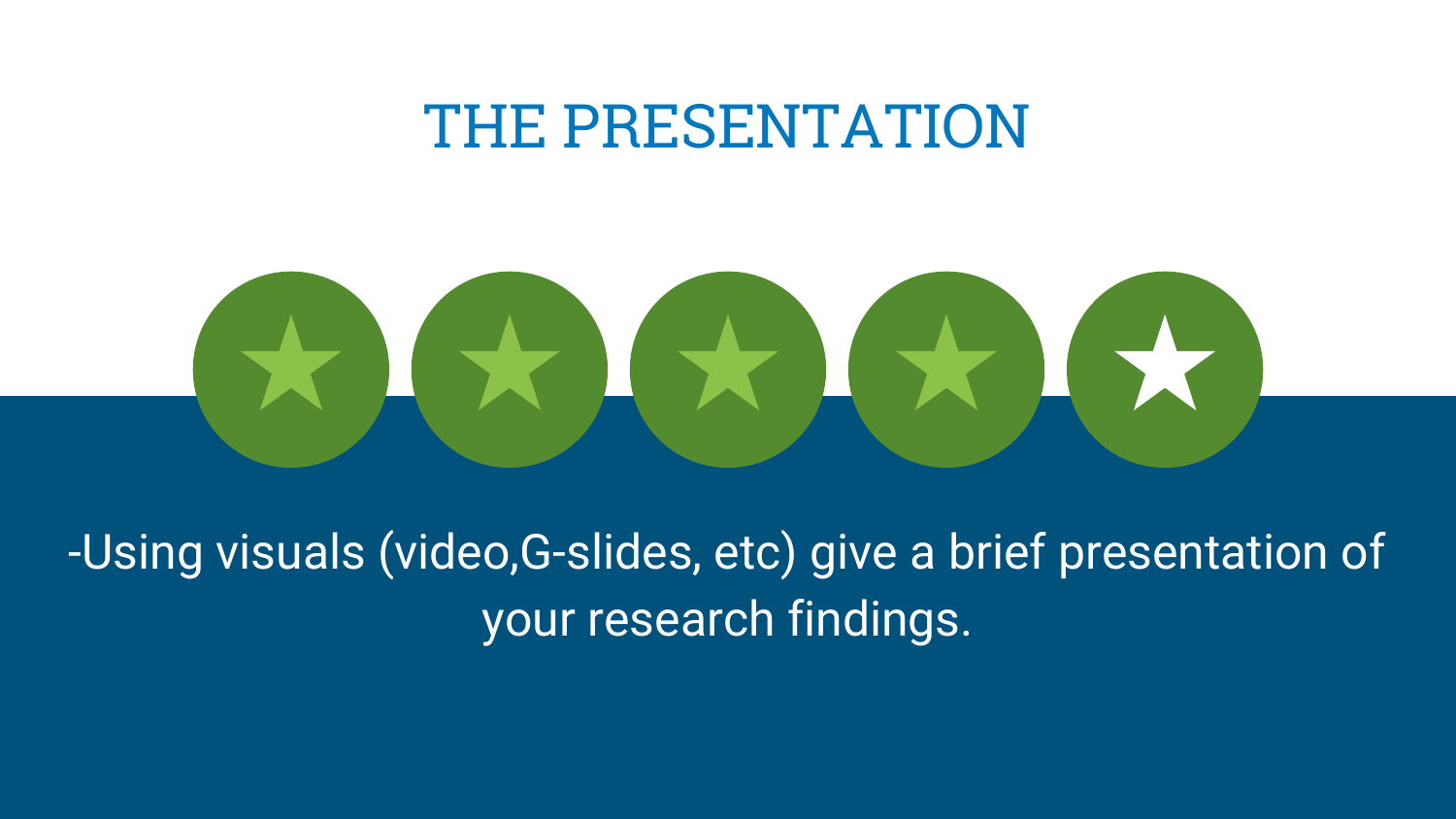# PRESENTATION REQUIREMENTS

- Time: 3-6 minutes
- Content:
	- What was your topic?
	- Why it was important/impact?
	- What you learned?
	- Visual Product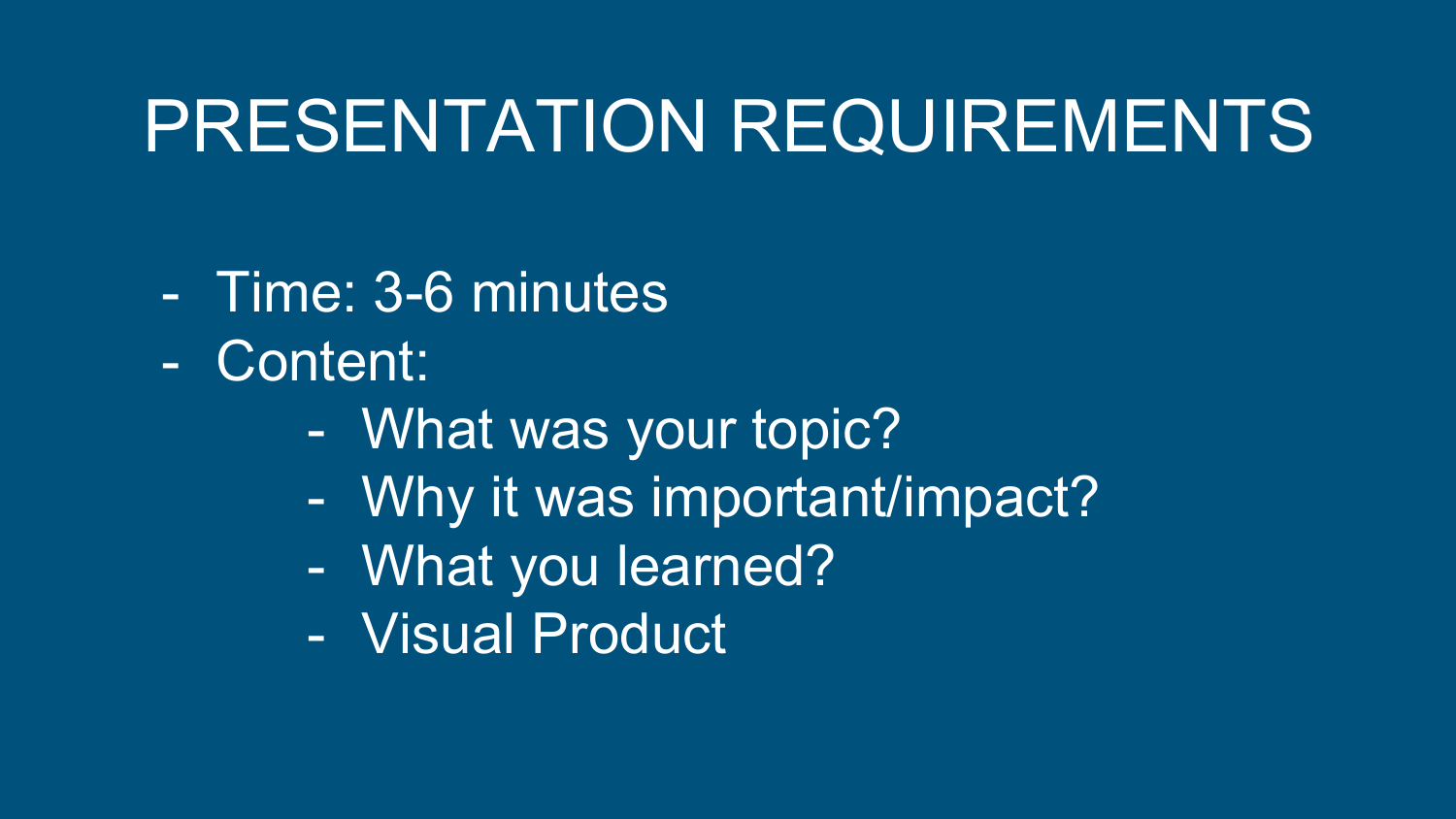# Things to remember…..

- 1. Number your pages: This helps the reader find information.
- 2. Create a professional portfolio: How it looks says a great deal about the project's quality
- 3. Include Entertaining/Engaging Information: Use anecdotes, video clips, real-life examples to help the audience relate.
- 4. [Dress for Success!!](https://youtu.be/MnoJdK8cmwQ): How you look sets the tone for your presentation.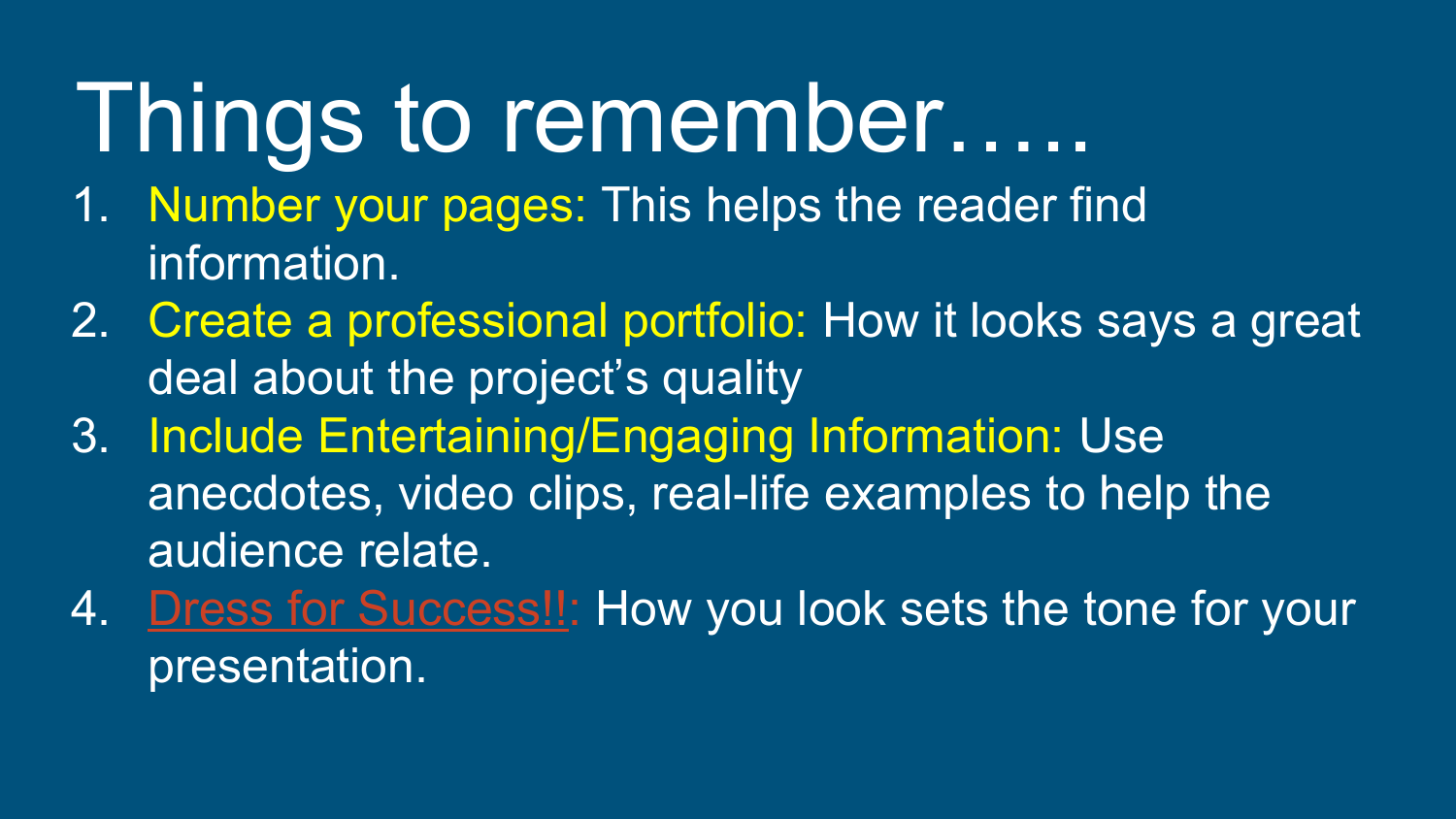## Dates to Remember…………

- Week of 10/31: Complete research paper draft for peer reviews (DE excluded)
- Week of 11/7: Peer reviews begin
- Week of 11/14: College Visits and verifications complete (\*see me if you need an extension)
- Week of 11/21: Job Shadowing hours, forms, and reflective essay completed (\*)
- Monday, Dec. 5th: PORTFOLIO DUE
- Dec. 6-22: Oral Presentations in class